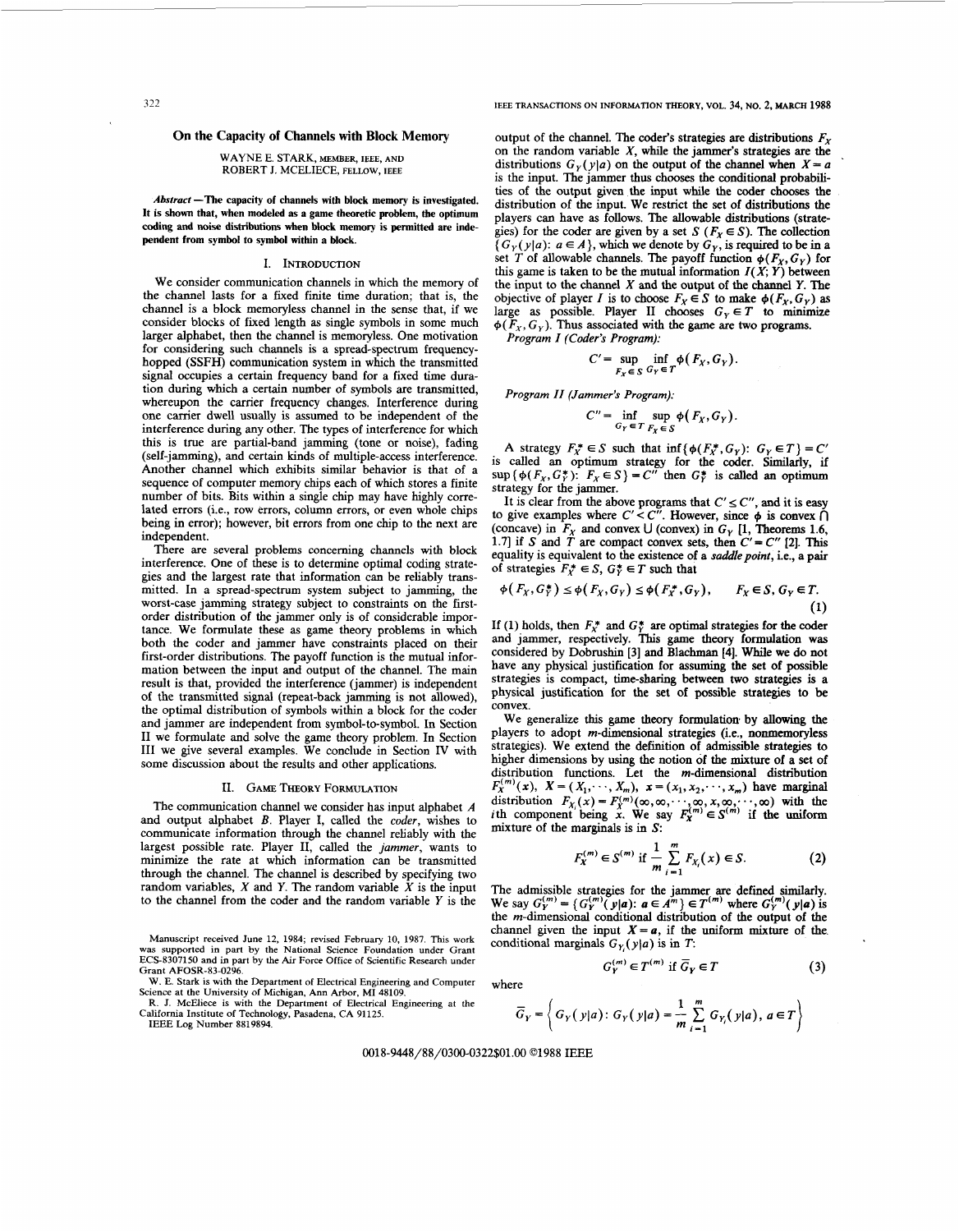**IEEE TRANSACTIONS ON INFORMATION THEORY, VOL. 34, NO.** 2, **MARCH** 1988 323

is the collection of conditional distributions with uniform mixture of the marginals  $G_Y(y|a)$  of  $G_Y^{(m)}(y|a)$ . We note here that we have restricted the sirategies to those with **no** "intersymbol interference;" i.e., previous inputs are not allowed to affect current outputs. For these generalized strategies we have the following programs.

Program *I<sub>m</sub>* (Coder's Program).

$$
C'_m = \sup_{F_X^{(m)} \in S^{(m)}} \inf_{G_Y^{(m)} \in \mathcal{T}^{(m)}} \phi\left(F_X^{(m)}, G_Y^{(m)}\right).
$$

Program *II<sub>m</sub>* (Jammer's Program):

$$
C''_m = \inf_{G^{(m)}_Y \in T^{(m)}} \sup_{F^{(m)}_Y \in S^{(m)}} \phi(F^{(m)}_X, G^{(m)}_Y)
$$

where the payoff function is now  $\phi(F_{\chi}^{(m)}, G_{\chi}^{(m)}) = (1/m)I(X; Y)$ . We have the following result concerning  $C'_m$  and  $C''_m$ .

Theorem *I:*  $C'_m = C'$  and  $C''_m = C''$  for all  $m \ge 1$ .

*Proof:* First we prove  $C'_m = C'$ . Let  $F_X$  be an admissible strategy; i.e.,  $F_X \in S$ , and let  $G_Y^{(m)} \in T^{(m)}$  be an admissible strategy for the jammer. Then if  $X = (X_1, \dots, X_m)$  is a random vector consisting of m independent identically distributed (i.i.d.) copies of  $X$ , we have

$$
\begin{aligned} \phi\left(F_X^{(m)}, G_Y^{(m)}\right) &\geq \frac{1}{m} \sum_{i=1}^m \phi\left(F_X, G_{Y_i}\right) \qquad [1, \text{ Theorem 1.8}]\\ &\geq \phi\left(F_X, G_Y\right) \qquad \qquad [1, \text{ Theorem 1.7}] \end{aligned}
$$

where  $G<sub>y</sub>$  is the uniform mixture of the conditional distributions  $G_Y$ . Since  $G_Y \in T$  we have

$$
\inf_{G_Y^{(m)} \in T^{(m)}} \phi\big(F_X^{(m)}, G_Y^{(m)}\big) \ge \inf_{G_Y \in T} \phi(F_X, G_Y). \tag{prob}
$$

Now since the above holds when  $(X_1, \dots, X_m)$  are i.i.d. we have that

$$
\sup_{F_X^{(m)} \in S^{(m)}} \inf_{G_Y^{(m)} \in T^{(m)}} \phi\left(F_X^{(m)}, G_Y^{(m)}\right) \geq \sup_{F_X \in S} \inf_{G_Y \in T} \phi\left(F_X, G_Y\right),
$$

so that  $C'_m \geq C'$ . Now let  $F_X^{(m)} \in S^{(m)}$  and  $G_Y(y|a)$  be arbitrary. Then if  ${}^m G_Y^{(m)}$  is the *m*-dimensional distribution of  $Y = (Y_1, \dots, Y_m)$  given  $X = a$  with  $Y_i$  conditionally independent, then<br>  $\phi\left(F_X^{(m)}, G_Y^{(m)}\right) \le \frac{1}{m} \sum_{i=1}^m \phi\left(F_{X_i}, G_Y\right)$  [1, Theorem 1.9]

$$
F_X^{(m)}, G_Y^{(m)} \leq \frac{1}{m} \sum_{i=1}^m \phi(F_{X_i}, G_Y) \qquad [1, \text{ Theorem 1.9}]
$$

$$
\leq \phi(F_X, G_Y) \qquad \qquad [1, \text{ Theorem 1.6}]
$$

where  $F_X$  is the uniform mixture of  $F_X^{(m)}$ ; i.e.,

$$
F_X(x) = \frac{1}{m} \sum_{i=1}^m F_{X_i}(x).
$$

Since the above is true for the case when  $Y_1, Y_2, \dots, Y_m$  are conditionally independent we have that

$$
\inf_{G_Y^{(m)} \in T^{(m)}} \phi\big(F_X^{(m)}, G_Y^{(m)}\big) \leq \inf_{G_Y \in T} \phi\big(F_X, G_Y\big).
$$

Now since  $F_X \in S$  we have and

$$
\sup_{F_X^{(m)} \in S^{(m)}} \inf_{G_Y^{(m)}} \phi\big(F_X^{(m)}, G_Y^{(m)}\big) \le \sup_{F_X \in S} \inf_{G_Y \in T} \phi\big(F_X, G_Y\big),
$$

so that  $C'_m \leq C'$ . Thus  $C'_m = C'$  as asserted. Similarly,  $C''_m = C''$ . What we have shown is that of all block  $m$  memoryless channels, the channel with minimum mutual information is the block 1 memoryless channel. The conclusions one can draw from this are that memoryless jamming is optimal  $(G_Y^{(m)*}(y|x) = \prod_{i=1}^m G^*(y_i|x_i))$  and memoryless coding is optimal  $(F_X^{(m)*}(x) =$ 

#### **111. EXAMPLES**

Consider the channel with  $A = B = \{0, 1, \dots, M - 1\}$  and let T be the set of channels with error probability per symbol less than  $\epsilon$ ,  $0 \le \epsilon \le 1$ , and *S* be all distributions on *A*. Then a result of Dobrushin **[3]** is that

$$
C' = C'' = \begin{cases} \log M + (1 - \epsilon) \log (1 - \epsilon) + \epsilon \log \epsilon - \epsilon \log (M - 1), \\ \epsilon \le 1 - (1/M) \\ 0, \qquad \epsilon \ge 1 - (1/M) \end{cases}
$$
(4)

Here C' and C" are measured in bits per channel use and all logarithms have base 2. The optimal distribution  $F_x^*(x)$  is the uniform distribution on  $\{0,1,\dots,M-1\}$  and the optimal channel *G\*(ylx)* satisfies

$$
G^*(y|x) = \begin{cases} \epsilon/(M-1), & y \neq x, \epsilon \leq 1 - \frac{1}{M} \\ 1 - \epsilon, & y = x, \epsilon \leq 1 - \frac{1}{M}. \end{cases}
$$
 (5)  

$$
\frac{1}{M}, \epsilon \geq 1 - \frac{1}{M}
$$

Here we generalize this game to the m-dimensional case and apply the theorem. For the generalized strategies we use the channel *m* times to transmit *m* symbols. Let  $\epsilon_i$  be the error inf  $\phi(F_X^{(m)}, G_Y^{(m)}) \ge \inf_{\mathcal{F} \subset \mathcal{F}} \phi(F_X, G_Y).$  probability of the *i*th channel. Then  $T^{(m)}$  is the set of channels

$$
\frac{1}{m}\sum_{i=1}^m \epsilon_i \leq \epsilon.
$$

Also  $S^{(m)}$  is the set of distributions on  $A^m$ . By Theorem 1  $C'_m = C'$  and  $C''_m = C''$  and is given in (4). The optimal strategies are memoryless with marginals  $F^*_{\mathcal{X}}(x)$  and  $G^*_{\mathcal{Y}}(y|x)$  given above. A conclusion one can draw is that if the auerage error probability is less than  $\epsilon$ , then with memoryless encoding  $I(X;Y) \ge C' = C'$ with equality for the optimal strategy given above. Notice that the worst possible channel (for fixed average error probability) is **thus** a **symmetric** channel. This example can be used to model a faded channel. The type of fading determines the fist-order statistics, i.e.,  $\epsilon$ . For a slowly faded channel the statistics are such that

$$
\epsilon_i = \epsilon, \qquad i = 1, 2, \cdots, m.
$$

However, the lowest mutual information is achieved by fast fading, i.e., when the channel fading variable is independent from symbol to symbol within a block.

As a second example, consider  $A = B = R$ , the real line. Let

$$
S = \left\{ F_X(x) : \int_R x^2 dF_X(x) \le E \right\} \tag{6}
$$

$$
T = \left\{ G_Y(y|x) : \int_{y \in R} (y-x)^2 dG_Y(y|x) \le N, x \in A \right\}. (7)
$$

The set of channels is restricted to channels whose added noise has mean square less than or equal to  $N$ . For  $S$  and  $T$  given in (6) and (7) a result of Dobrushin [3] and Blachman [4] shows that

$$
C' = C'' = \frac{1}{2} \log \left( 1 + \frac{E}{N} \right) \tag{8}
$$